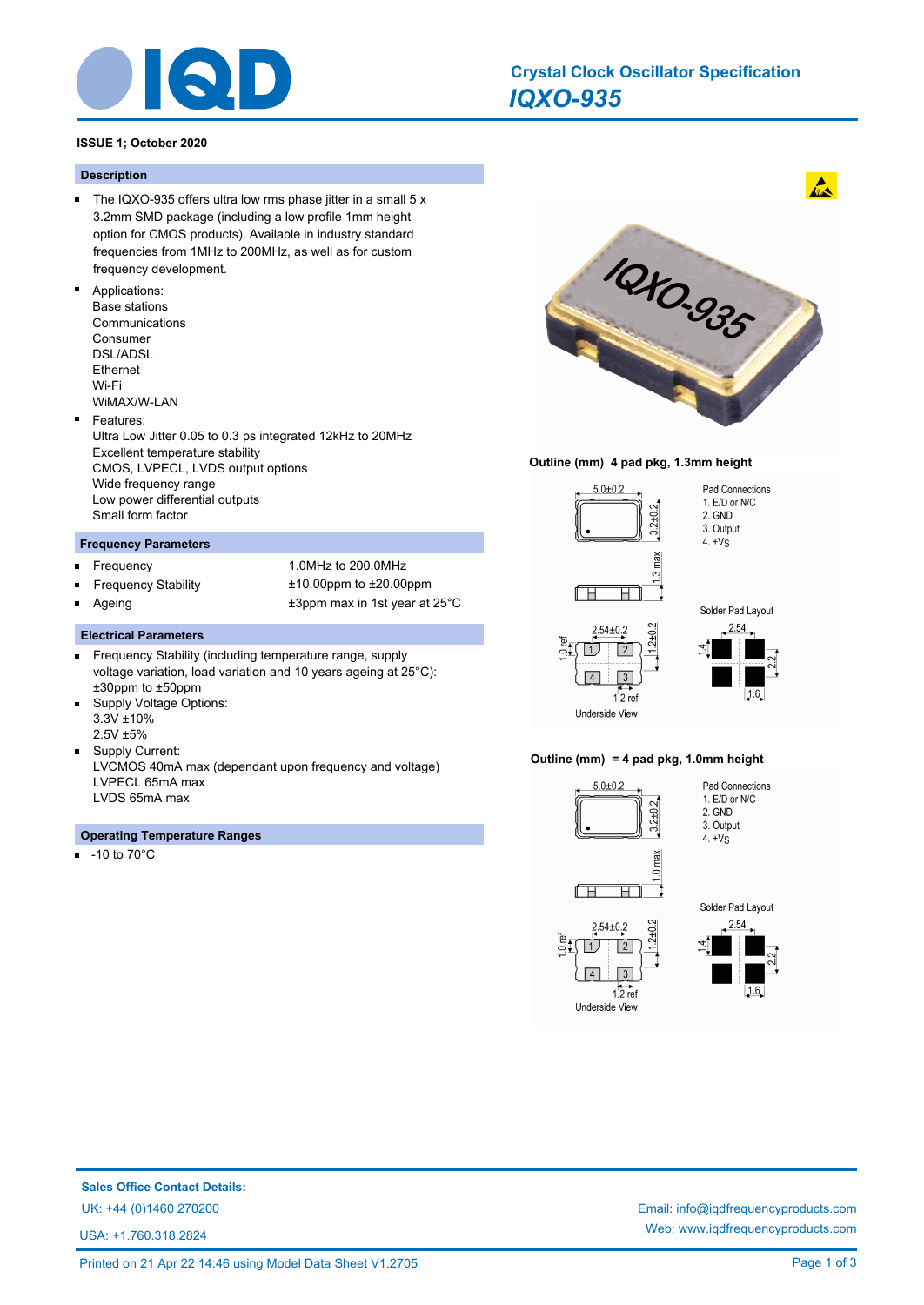

#### **Output Details**

#### Output Compatibility CMOS/LVPECL/LVDS

- CMOS output: Load 15pF max Output Voltage Low (Vol): 10%Vs max Output Voltage High (Voh): 90%Vs min Duty Cycle: 40/60% max R/F time (80%-20%): 10ns max Phase Jitter (12kHz-20MHz): 0.3ps rms max Start-Up Time: 10ms max
- $\blacksquare$ LVPECL output: Output Voltage High (Voh) 50Ω (Vs-1.6V) max Output Voltage Low (Vol) 50Ω (Vs-1.03V) min Duty Cycle (@ Vs-1.3V): 45/55% max R/F time (80%-20%): 1ns max Phase Jitter (12kHz-20MHz): 0.3ps rms max Start-Up Time: 10ms max LVDS output: Load 100Ω Differential Output Voltage Swing (Vod): 350mV
	- Duty Cycle (@ 1.25V): 45/55% max R/F time (100Ω / 10pF): 1ns max Phase Jitter (12kHz-20MHz): 0.3ps rms max Start-Up Time: 10ms max

#### **Output Control**

Output Control Options pad 1 for 4 pad package style: Enable/Disable or No Connection pad 1 or 2 for 6 pad package style: Enable/Disable and/or No Connection

Enable/Disable: ≥70%Vs to E/D or open-circuit (internal puul-up resistor): Output Enabled ≤30%Vs to E/D: Output Disabled

#### **Environmental Parameters**

- Shock: MIL-STD-883, Method 2002  $\blacksquare$
- Storage Temperature Range: -55 to 125°C
- Thermal Shock: MIL-STD-883, Method 1011
- Vibration: MIL-STD-883, Method 2007
- Operable Temperature Range: -40 to 85°C

#### **Manufacturing Details**

Reflow Soldering Temperature: 260°C max for 20-40sec max

#### **Ordering Information**

\*minimum information required Frequency\* Model\* Supply Voltage\* Package type\* Output type\* Frequency Stability\* Operating Temperature Range\*

#### **Compliance**

RoHS Status (2015/863/EU) Compliant  $\blacksquare$ REACh Status **Compliant** MSL Rating (JDEC-STD-033): Not Applicable  $\blacksquare$ 

#### **Sales Office Contact Details:**

UK: +44 (0)1460 270200 Email: info@iqdfrequencyproducts.com

USA: +1.760.318.2824

Web: www.iqdfrequencyproducts.com